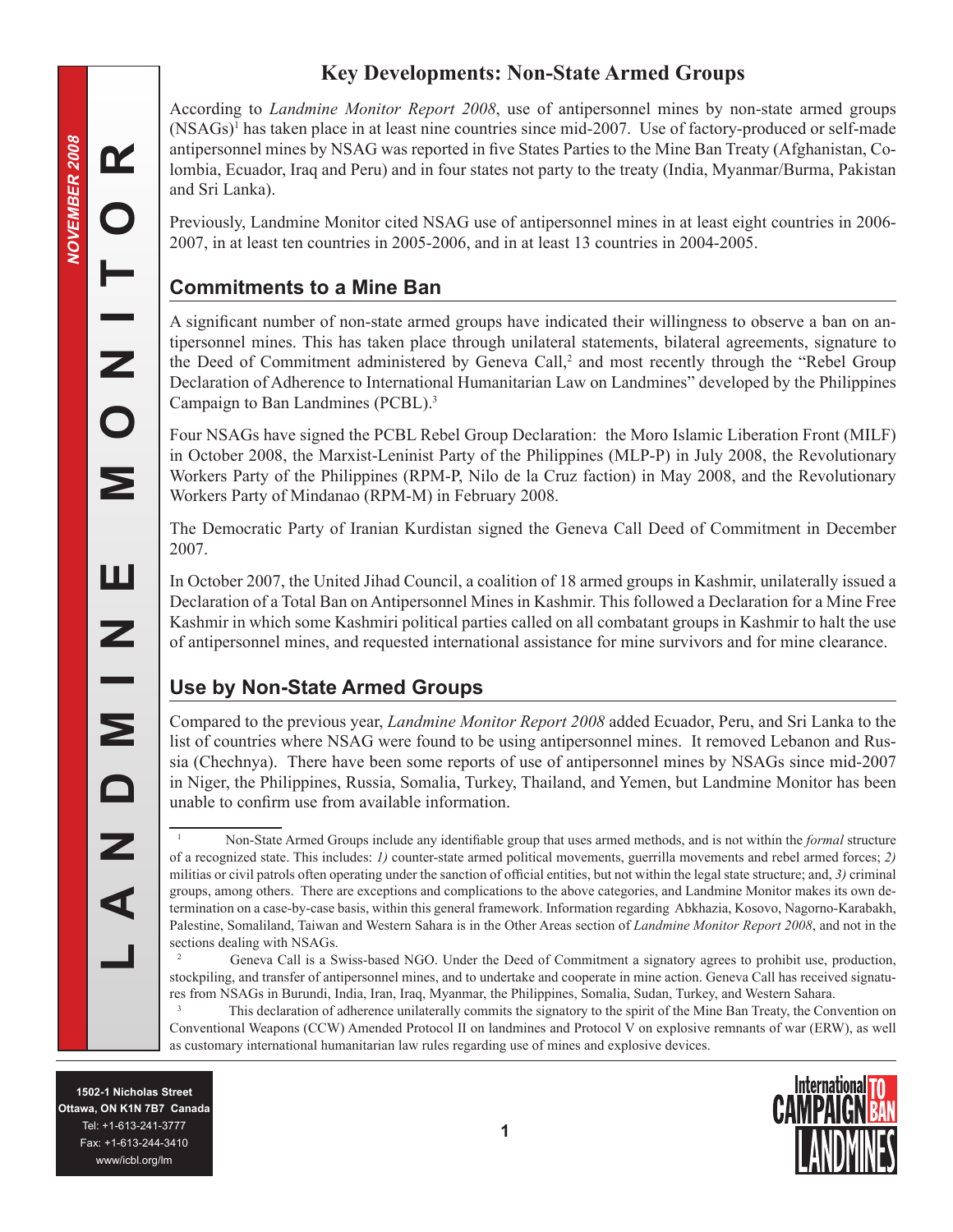#### Landmine Monitor Fact Sheet Non-State Armed Groups

In *Afghanistan*, new use of antipersonnel mines and victim-activated Improvised Explosive Devices (IEDs) by the Taliban has been reported. A spokesperson for the Taliban reportedly confirmed the planting of new mines against the Afghan Army and international forces.

In Colombia, the Revolutionary Armed Forces of Colombia (FARC) continued to be the largest user of landmines in the country, and among the largest in the world, causing hundreds of casualties each year. The overwhelming majority of devices are improvised, rather than factory-made mines. The National Liberation Army (ELN) also used mines.

In *Ecuador*, in March 2008, many FARC rebels reportedly died while fleeing through one of their own minefields during a Colombian military attack on a FARC camp in Sucumbíos province of Ecuador. In April 2008, the Ecuadorian Army seized and destroyed landmines found in another FARC camp inside their border.

In *India*, the United National Liberation Front (UNLF) has used victim-activated explosive devices in Manipur.

In *Iraq,* insurgent forces used command-detonated IEDs extensively but, according to both UN and Landmine Monitor data, only rarely used antipersonnel mines, victim-activated IEDs, or booby-traps. However, there are many documented instances of discoveries and seizures of antipersonnel mines by Coalition and Iraqi Forces.

In *Myanmar/Burma* the Karen National Liberation Army (KNLA), the Karenni Army, the Democratic Karen Buddhist Army (DKBA), the Shan State Army-South (SSA), the Monland Restoration Party, the United Wa State Army, and several other NSAGs continued to use antipersonnel mines in 2007 and early 2008. The Southern Shan State Army (SSS) of Wa warlord Maha Ja, not previously identified as a user of antipersonnel mines was alleged to have used mines in this reporting period.

In *Pakistan,* NSAGs sporadically used antipersonnel mines in Balochistan, some districts of the Northwest Frontier Province, and the Federally Administered Tribal Areas in attacks on Pakistani security forces and civil administration, and in sectarian, inter-tribal and inter-family conflicts.

In *Peru*, since early 2007, remnants of the Shining Path have reportedly used victim-activated explosive devices, referred to as "explosive traps," around illegal coca fields in the Alto Huallaga sector, Huánuco region, and in the San Martín region.

In *Sri Lanka*, the army has repeatedly accused the *Liberation Tigers of Tamil Eelam* (LTTE) of planting antipersonnel mines. The army has reported encountering newly laid mines, and capturing newly manufactured mines.

In the *Philippines*, there were no confirmed instances of use of improvised antipersonnel mines, but the Armed Forces of the Philippines alleged that the New People's Army (NPA) used victim-activated explosive devices in July 2008 in Maco, Compostela Valley, and that the Moro Islamic Liberation Front (MILF) used antipersonnel mines in North Cotabato and Maguindanao provinces in August 2008. NPA and MILF publicly rejected the allegations.

In *Turkey*, the government continues to accuse the Kurdistan Workers Party (PKK) of using antipersonnel mines.<sup>4</sup> In May 2008, Turkish officials showed an ICBL mission photos of VS-50 mines they said were seized from the PKK as recently as March 2008. According to media reports, the PKK is regularly using command-detonated IEDs in attacks on security personnel. These explosive attacks have frequently been reported as "landmines" in the Turkish media, but Landmine Monitor was only able to identify one media report in which an incident attributed to recent use by the PKK appeared to have been the result of a victim-activated antipersonnel mine or IED.

Insurgent and rebel groups have been using IEDs in increasing numbers. An IED that is victim-activated—that explodes from the contact, presence or proximity of a person—is considered an antipersonnel mine and prohibited under the Mine Ban Treaty. An IED that is command-detonated—where the user decides when to explode it—is not prohib-

The PKK/KADEK/Kongra Gel is listed as a terrorist organization by Australia, Canada, the EU, NATO, US, and UK.



 $\overline{4}$ 

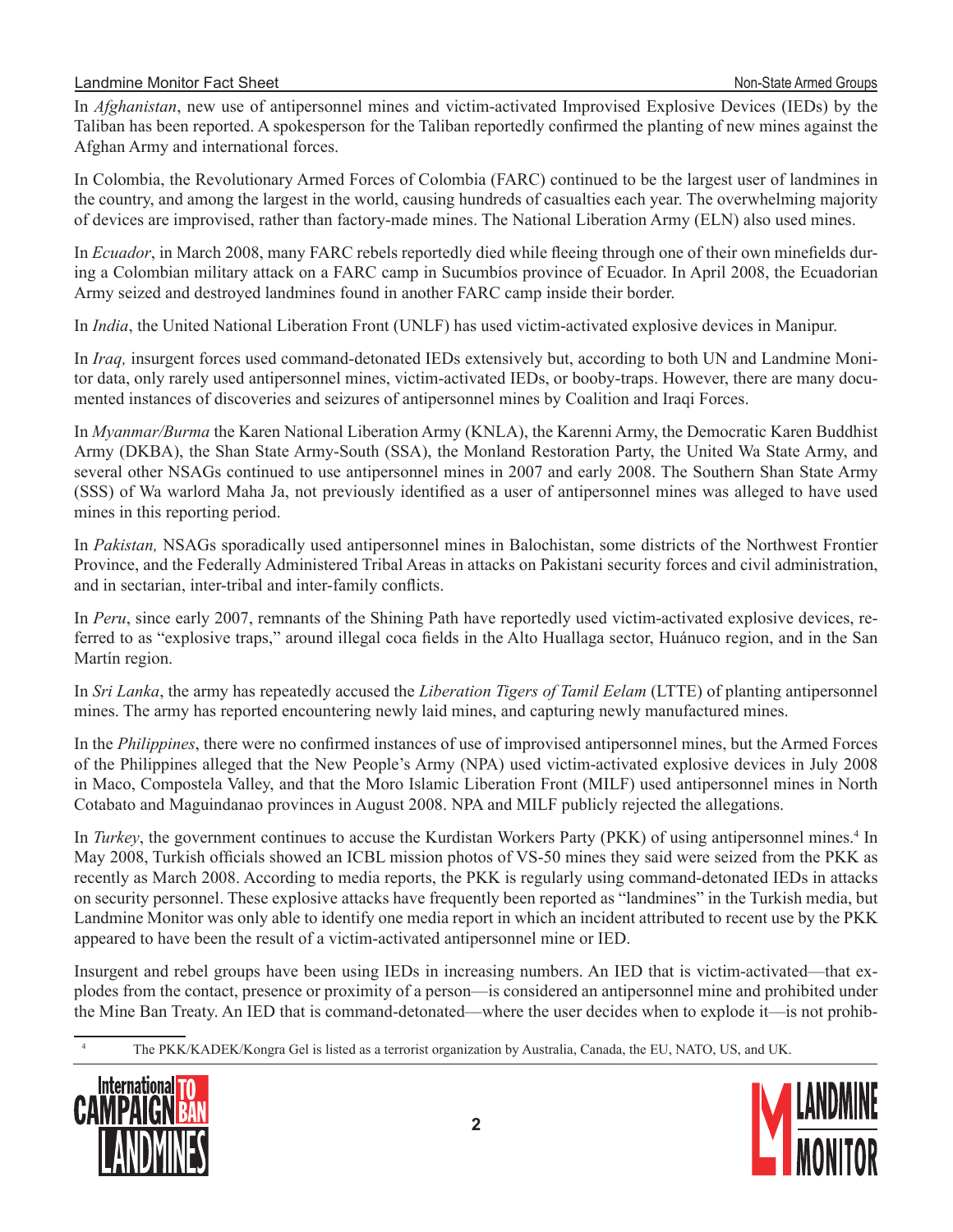ited by the treaty, but use of such devices is often in violation of international humanitarian law, such as when civilians are directly targeted. Command-detonated bombs and IEDs have been frequently reported by the media, militaries, and governments as "landmines." This has led to some confusion, and Landmine Monitor has consistently attempted to determine if an IED was victim-activated, or detonated by some other means.

NSAGs reportedly used command-detonated IEDs in Afghanistan, Algeria, Colombia, El Salvador, Iraq, India, Pakistan, Peru, the Philippines, Russia, Somalia, Sri Lanka, Thailand, Turkey and Yemen.

There were reports of NSAG use of antivehicle mines in Abkhazia, Afghanistan, Algeria, the Temporary Security Zone between Ethiopia and Eritrea, Iran, Lebanon, Niger, Pakistan, Senegal, Somalia, Sri Lanka, Sudan, Turkey and Yemen.

## **Production**

Compared to a decade ago, very few NSAGs today have access to factory-made antipersonnel landmines. This is directly linked to the halt in trade and production, and the destruction of stocks, brought about by the Mine Ban Treaty. Some NSAGs have access to the mine stocks of previous regimes (such as in Afghanistan, Iraq, and Somalia), but most armed groups today produce their own improvised mines.

The LTTE probably produce the most sophisticated antipersonnel mines among NSAGs. In March 2008, a Sri Lanka Army officer told Landmine Monitor the LTTE had started producing and using antipersonnel mines with an electronic antihandling feature. NSAGs in Colombia, India, Myanmar/Burma, and Peru are known to produce victim-activated improvised mines.

### **Transfer**

For the past decade, global trade in antipersonnel mines has consisted solely of a low-level of illicit and unacknowledged transfers. In 2007 and early 2008, there were only a small number of reports of such trafficking in antipersonnel mines to, or by, NSAG.

In July 2007 the U.N. Monitoring Group on the arms embargo on Somalia reported that at the Bakaraaha arms market, Mohamed Omar Habeeb "Dheere," the mayor of Mogadishu, purchased "a variety of anti-tank mines and antipersonnel mines" between November and December 2006. The July 2007 and April 2008 reports of the Monitoring Group stated that several other transactions of unspecified mines and antivehicle mines also took place.<sup>5</sup>

Antipersonnel mines were reportedly available on the clandestine market in the Federally Administrated Tribal Areas of Pakistan. Niger authorities seized a stockpile of antipersonnel mines being trafficked from Chad. Ugandan authorities reportedly seized several caches of antipersonnel mines, which were being trafficked from Sudan to the Democratic Republic of Congo (DRC).

## **Stockpiles and Destruction**

During this reporting period, NSAGs and criminal groups were reported to possess stocks of factory-made antipersonnel mines in Afghanistan, Algeria, Iraq, Myanmar/Burma, Niger, Pakistan, Somalia, Sri Lanka, Turkey and Uganda. NSAGs were reported to possess stocks of improvised victim activated mines in Colombia, Ecuador, India, Myan-

 In earlier reports released in November 2006, the UN monitoring group reported transfers of antipersonnel mines, as well as antivehicle mines, from Eritrea to Mogadishu on 28 July 2006. The report added that the government of Ethiopia provided antipersonnel mines to Puntland and Qeybdiid militias in September 2006. The ICBL lamented the fact that States Parties have not vigorously pursued these serious and specific allegations as potential violations of the Mine Ban Treaty and strongly encouraged States Parties to seek further information and clarification on this matter from both the UN Monitoring Group and the governments of Eritrea and Ethiopia.